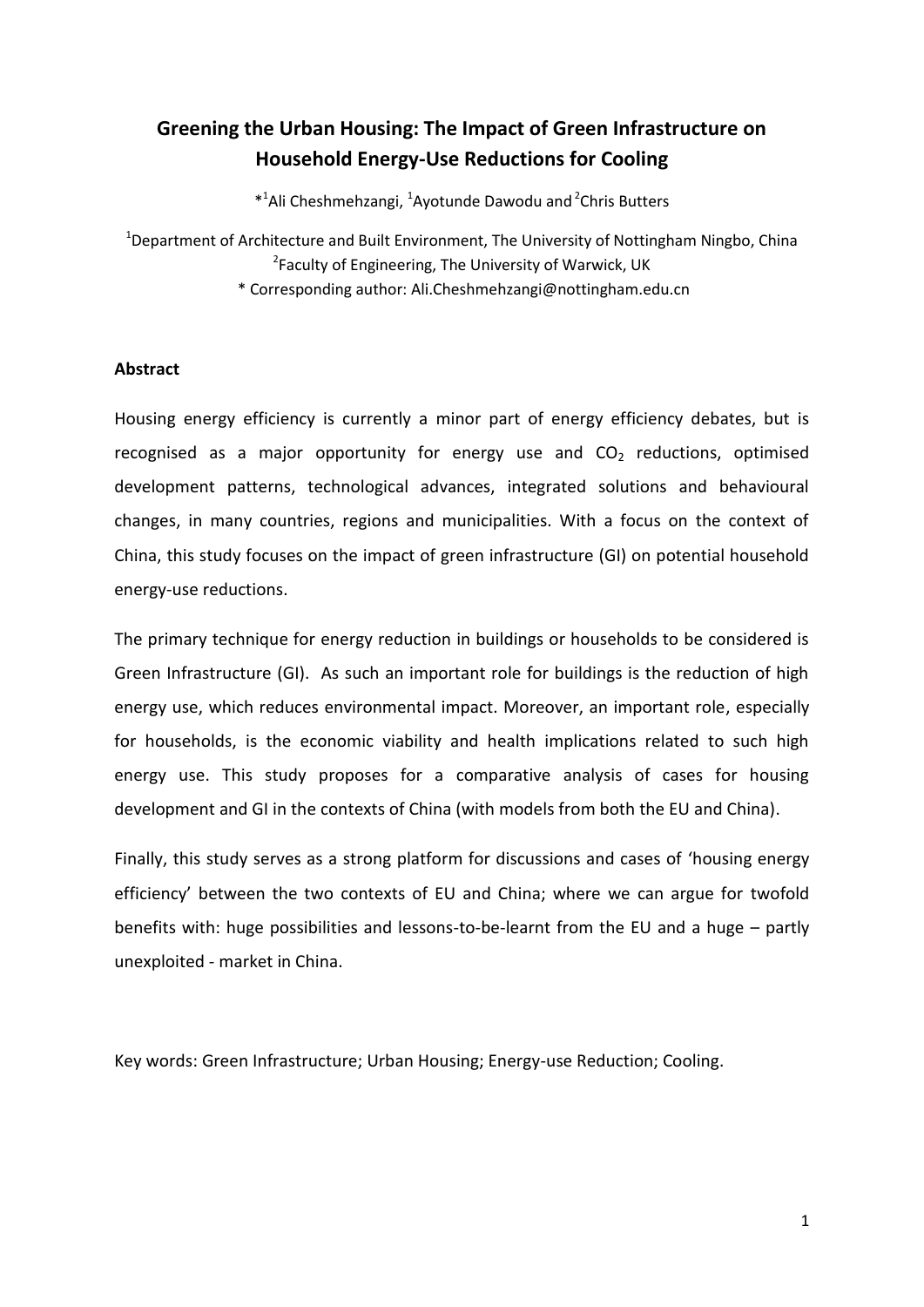#### **1.0 Introduction**

Global population increase has inherently meant the requirement of energy demand to be met by the increase in primary energy and resource consumption. This situation is further compounded by the fossil based fuel which is the primary source of energy globally, and is identified to be not only limited in supply but also detrimental to both environmental and human health (Yaghoobian and Srebric 2015). The best ways of addressing this, has been to reduce energy demand, find alternative means of producing energy (renewable energy) and improving efficiency of fossil based generation technologies (Boyle, Everett et al. 2003).

One of the major contributors has been linked to cities and within cities the individual buildings that constitute cities. As such the core focus is the reduction of energy demand in these building with a focus on households. Energy is generally consumed to maintain indoor temperature and thermal comfort in households (Lehmann 2015). To achieve this mechanical ventilation and heating systems are utilized which produce a significant amount of greenhouse gas emissions during operation. This situation becomes particularly detrimental in locations of extreme cold and heat (Wong and Baldwin 2016). For example, high temperature gains through external walls in generally quite significant and airconditioning is required to mediate this temperature gain and provide thermal comfort. However this is not only environmentally detrimental, it can also be economically costly (Bonta and Snyder 2008).

To this end, the effectiveness of GI within housing communities is the focus of this paper and is seen as reduction energy strategy. GI is defined in macro, meso and micro contexts as a network of either planned or unplanned green spaces which provides various benefits (Wang, Bakker et al. 2014). GI includes parks, gardens, street and private trees, golf courses, as well as more engineered options such as green roofs, green walls and rain gardens (Cheshmehzangi and Griffiths, 2014). The benefits associated with these include reducing the urban heat island effect (UHIE), reducing dust accumulation, minimizing noise pollution, optimizing storm water management and providing natural habitat for wildlife. However, the most important is decreasing building energy-use consumption (Hashem et al. 2001).

Considering the GI dimension in various perspectives, during summer periods trees and bushes provide shade against solar radiation as well as reduce the surface temperature of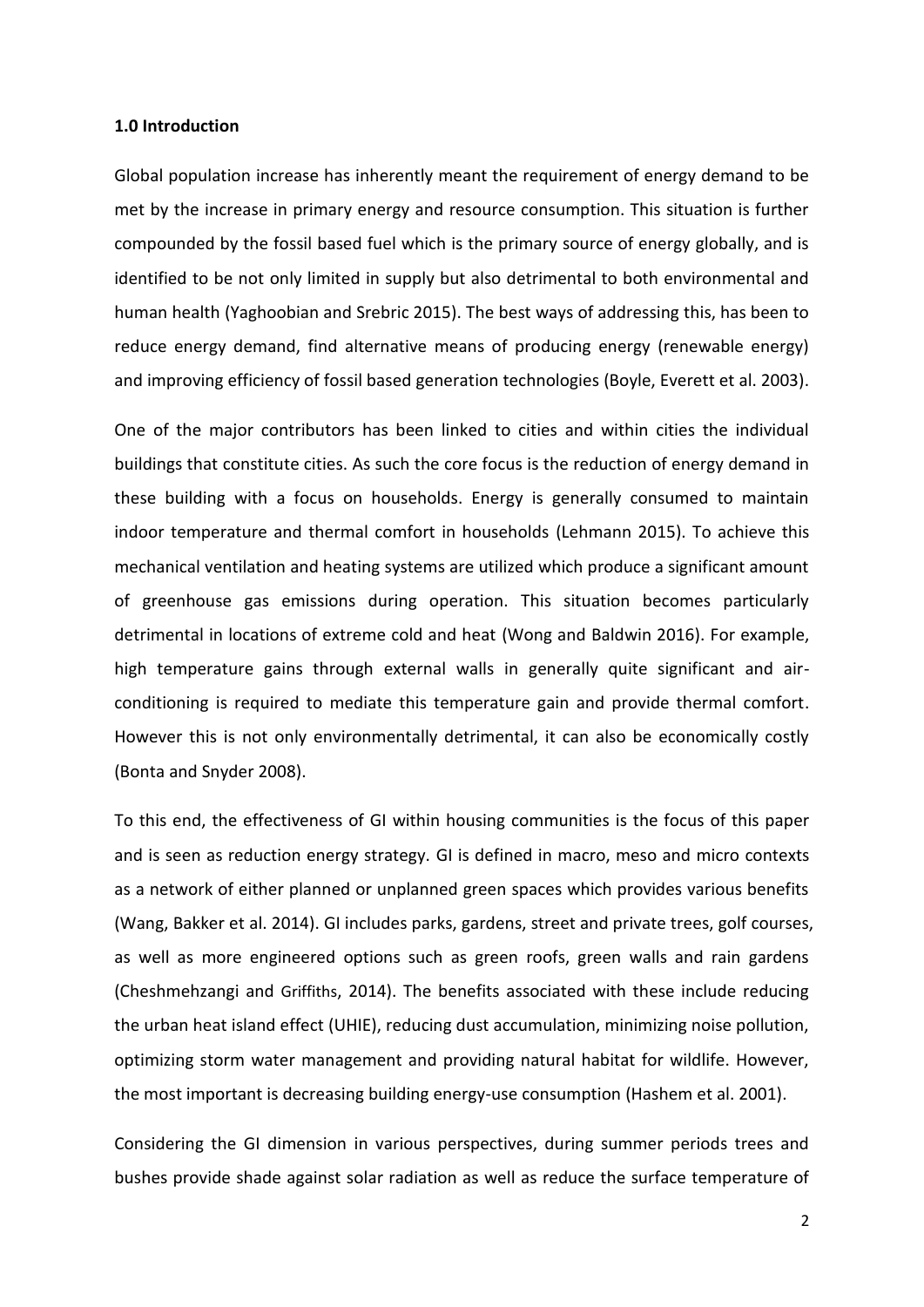the surroundings; thus, improving thermal comfort and reducing cooling load and invariably at night block access of cooler winds and prevent heat flow from buildings. Another popular function of GI is through evaporation and transpiration from vegetation and surrounding soil. This, generally, is termed evapotranspiration, which reduces moisture in the atmosphere; thereby increasing humidity in building. This is further strengthened by the function of trees to lower and direct wind speed, which not only reduces temperature in buildings but is a major form of discomfort (Akbari et al. 2001, Wong and Baldwin 2016). Notwithstanding, these techniques, if not used appropriately may actually increase energy demand. For instance with low speed wind particularly in warmer climates, GI may impede upon heat dissipation through windows as well as other sunlight surfaces. In addition increasing or reducing humidity within a building determines human comfort and is significantly dependent on location i.e. hot or dry therefore careful consideration of the type of GI methodology is required, methodology here meaning through the use of green roofs and walls and other such processes (Yaghoobian and Srebric 2015). Using an example of green roofs, they are used for reducing building energy consumption by increasing insulation thickness of roofs; they provide natural shade against solar radiation and decrease the inner and outside temperatures of the roof invariably reducing energy consumption in buildings.

Moreover, it is important to highlight the benefits of GI in housing sector for various actors and users. The benefits are shortlisted as 'Energy and Climate Change', 'Health', 'Environmental', and 'Socio-economic'.

# **Table 1 - Priorities or/and benefits for consideration of Green Infrastructure in housing sector for Various Actors and Users**

| <b>Benefits</b> | <b>Policy Makers</b>          | <b>Planners</b>        | <b>Developers</b>     | <b>Owners/residents</b>     |
|-----------------|-------------------------------|------------------------|-----------------------|-----------------------------|
| Energy<br>and   | Promotion of GI as a          | planning<br>Integrated | Energy-use reduction  | Energy-use<br>reductions    |
| climate change  | natural element against       | for<br>better          | as not only a selling | through<br>cooling<br>and   |
|                 | Urban<br>such<br>as<br>issues | microclimate<br>urban  | point but also as the | shading:                    |
|                 | Effect<br>Island<br>Heat      | design<br>and          | shared responsibility | effective in<br>Cost<br>a a |
|                 | (UHIE) and etc.               | of<br>enhancement      | of developers         | longer term                 |
|                 |                               | energy efficiency      |                       |                             |
|                 |                               |                        |                       |                             |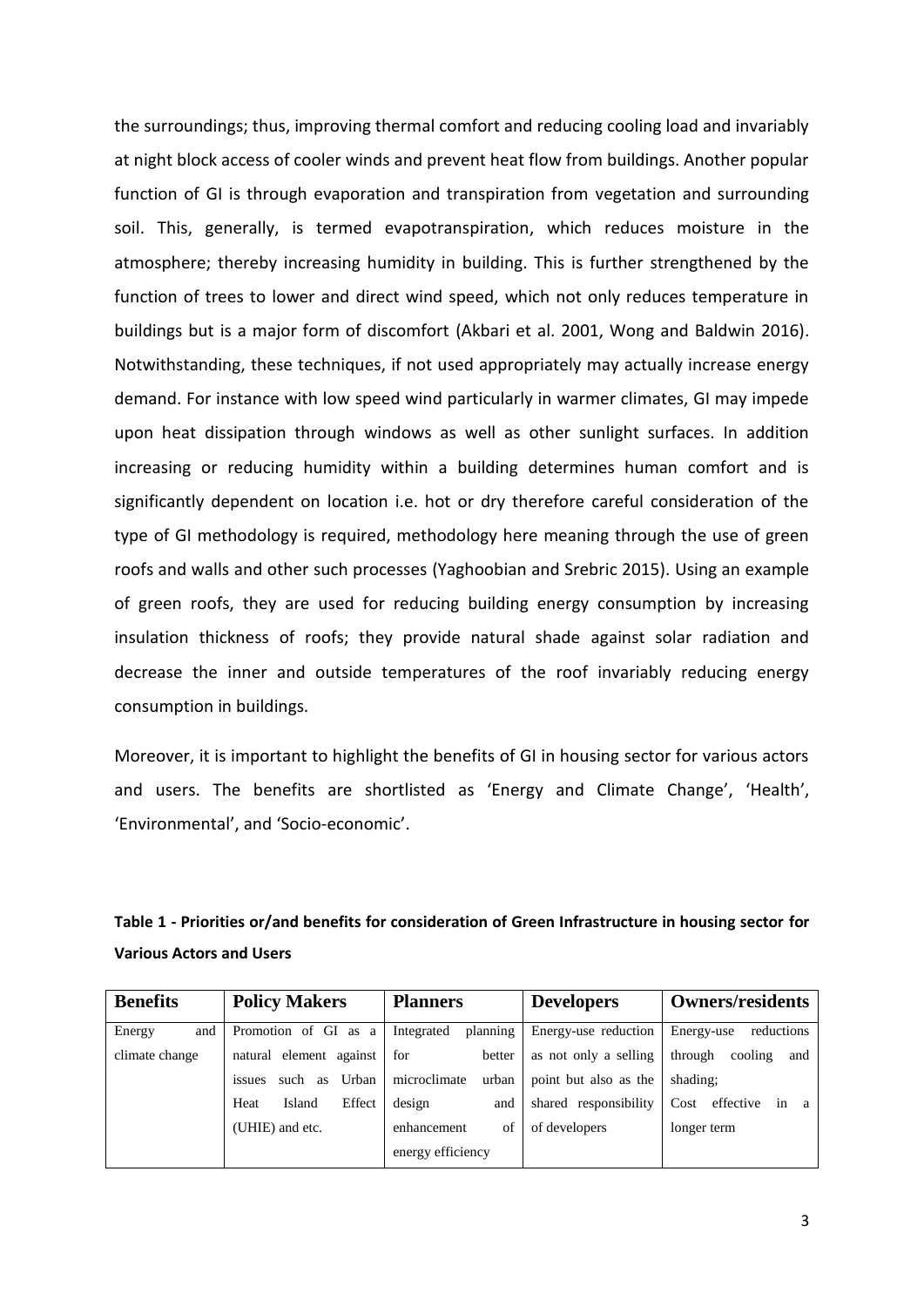| Health         | Promotion<br>GI<br>for<br>of | Development of GI        | GI<br>multi-<br>as        | More<br>dependency<br><sub>on</sub> |
|----------------|------------------------------|--------------------------|---------------------------|-------------------------------------|
|                | healthier urban living       | as a primary element     | functional spaces in a    | natural ventilation and             |
|                |                              | living<br>for<br>healthy | typical development       | cooling                             |
|                |                              | environments             |                           |                                     |
| Environmental  | of<br>Preservation           | housing<br>Greening      | housing<br>Greening       | <b>Better</b><br>environmental      |
|                | greenfields<br>and<br>green  | communities:             | communities:              | quality for residents in            |
|                | city<br>in<br>spaces         | Balancing the natural    | Lessening                 | the community                       |
|                | environments                 | built<br>and             | environmental             |                                     |
|                |                              | environments             | degradation               |                                     |
| Socio-economic | Consideration of GI from     | of<br>Enhancement        | Provision<br>of<br>better | Leisure<br>socialising<br>or        |
|                | multi-perspectives<br>and    | functionality of GI in   | accessibility to green    | living<br>feature<br>of             |
|                | benefits                     | practice                 | spaces for users          | environments                        |

Green infrastructure in housing sector plays a major role in achieving better quality design and planning of housing units. There are substantial advantages for health, environment and social factors as well as energy and climate change issues. While policies can promote benefits of green infrastructure in housing sector for better environmental quality, they can surely elaborate on energy-related aspects of green infrastructure in practice. The planning system should emphasis on functionality of green infrastructure, beyond its ecological, aesthetical and socio-economic benefits. Balancing the profitability for developers is very essential and green infrastructure should play a positive role in not only advertising quality living environments, but more importantly, green and energy efficient living. The owners/residents, as the end-users, should consider the importance of green infrastructure in their housing areas as a natural element for cooling and shading effects.

#### **2.0 Case Study Analysis**

In order to avoid key parameters related to the actual building detailed design, the models are considered with the same material use, orientation, wall thickness and construction methods. All trees are considered as 5m high trees with a same shading effect. The simulation is based on the scenario of cross- or double-sided natural ventilation for each of the units. However, this is unlikely for high rise blocks since nearly half of the units are left with single-sided natural ventilation only.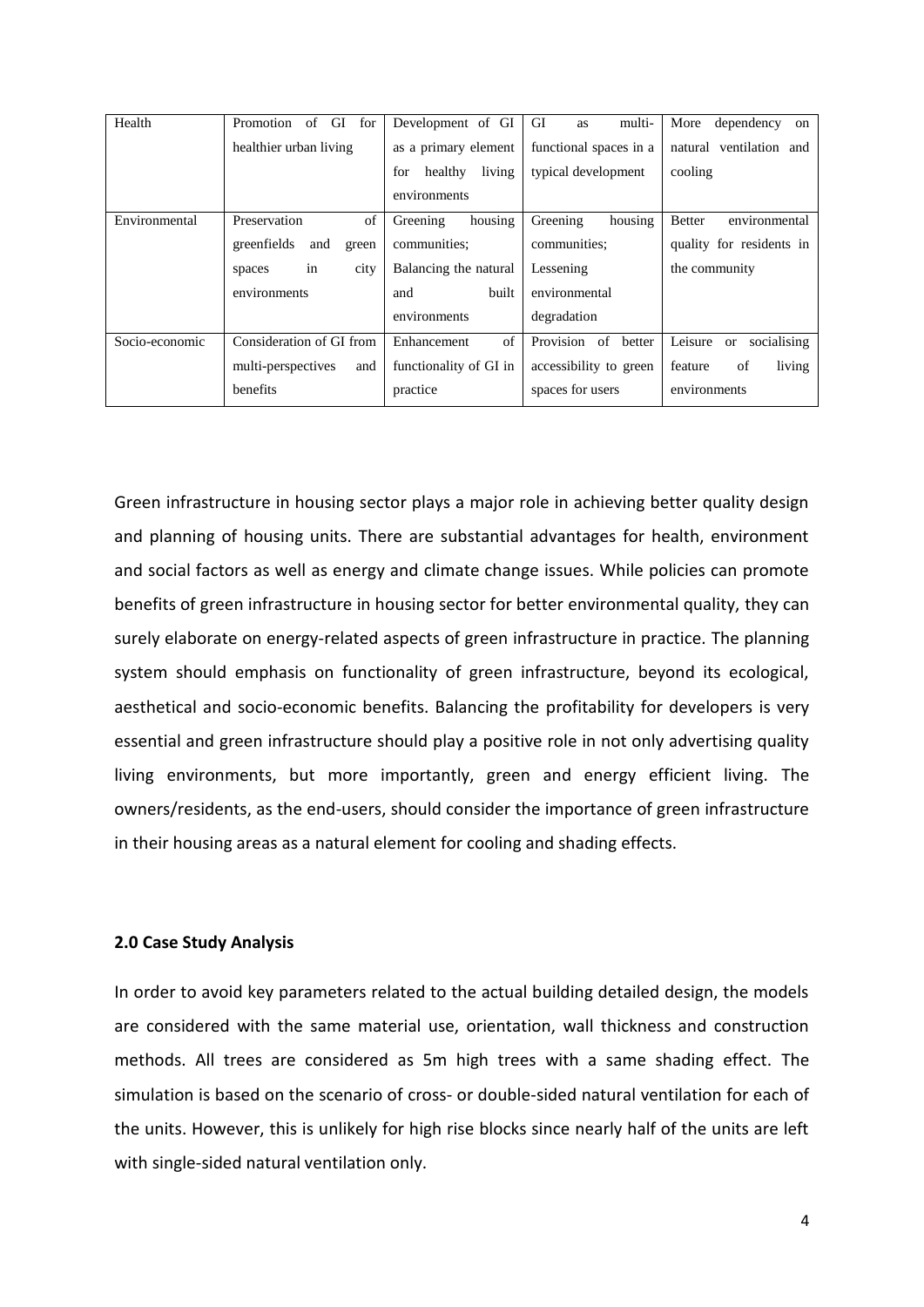A unified context is proposed for all six cases in which outdoor temperature is set at constant temperature of 30°C at 14.00pm. All models are simplied to same level of occupancy (for energy-use simulation which is not shown here), same range of openning ratio (to building façade), same floor-to-ceiling heights and similar spatial layout of having three zones at least (with direct sunshine, with in-direct sunshine and with no sunshine to indoor spaces). It is important to note that these simulations are merely used for simulating the effect of green infrastructure (mainly trees and similar plantations) and not to fully assess the performance of buildings. The below table provides findings of these simulations at two levels (lower and higher for low-rise models; and lower and middle for mid-to-high rise models). All simulations are done in the EnergyPlus programme. The findings are indicative for the purpose of this paper and do not offer detailed information about temperature and energy-use details.

| <b>Model</b>                                                                              | Model                                                                                                                                                                        | Low Level - Temp Range                                       | High Level - Temp Range                                                  |  |
|-------------------------------------------------------------------------------------------|------------------------------------------------------------------------------------------------------------------------------------------------------------------------------|--------------------------------------------------------------|--------------------------------------------------------------------------|--|
| $\mathbf{1}$ .<br>Chinese<br>A<br>low-rise<br>urban<br>housing                            | $\overline{\Pi}$ $\overline{\Pi}$<br>00000                                                                                                                                   | On ground floor:<br>Min. indoor 24.3°C<br>Max. indoor 28.2°C | On first floor:<br>Min. indoor: 24.9°C<br>Max. indoor: 28.5°C            |  |
| (2 storey)                                                                                | Floor Area Ratio (FAR) is appximately 1.5; Surface Coverage (SC) is medium to high;<br>Green Infrastructure is limited to individual trees and small patches of green spaces |                                                              |                                                                          |  |
| 2.<br>Chinese<br>A<br>low-to-mid-<br>rise model (6<br>slab<br>storey<br>housing<br>block) | $^{00}_{00}$ $^{00}_{00}$ o<br>0000<br>0000000<br>$00 - 00$                                                                                                                  | On first floor:<br>Min. indoor 24.0°C<br>Max. indoor 27.8°C  | On fourth floor:<br>Min. indoor: $24.4^{\circ}$ C<br>Max. indoor: 28.6°C |  |
|                                                                                           | Floor Area Ratio (FAR) is appximately 1.12; Surface Coverage (SC) is medium to high;<br>Green Infrastructure is limited to clustered trees in between slab blocks            |                                                              |                                                                          |  |
| 3.<br>Chinese<br>A<br>high-rise<br>housing<br>model<br>with                               | 욻<br>$\frac{1}{200}$ $\frac{1}{20}$<br><b>ogu</b>                                                                                                                            | On first floor:<br>Min. indoor 25.4°C<br>Max. indoor 29.0°C  | On fifteenth floor:<br>Min. indoor: 25.5°C<br>Max. indoor: 29.1°C        |  |

**Table 2 – comparison analysis of six studied cases: three existing Chinese cases, and three European cases implemented in China as mock-up cases.**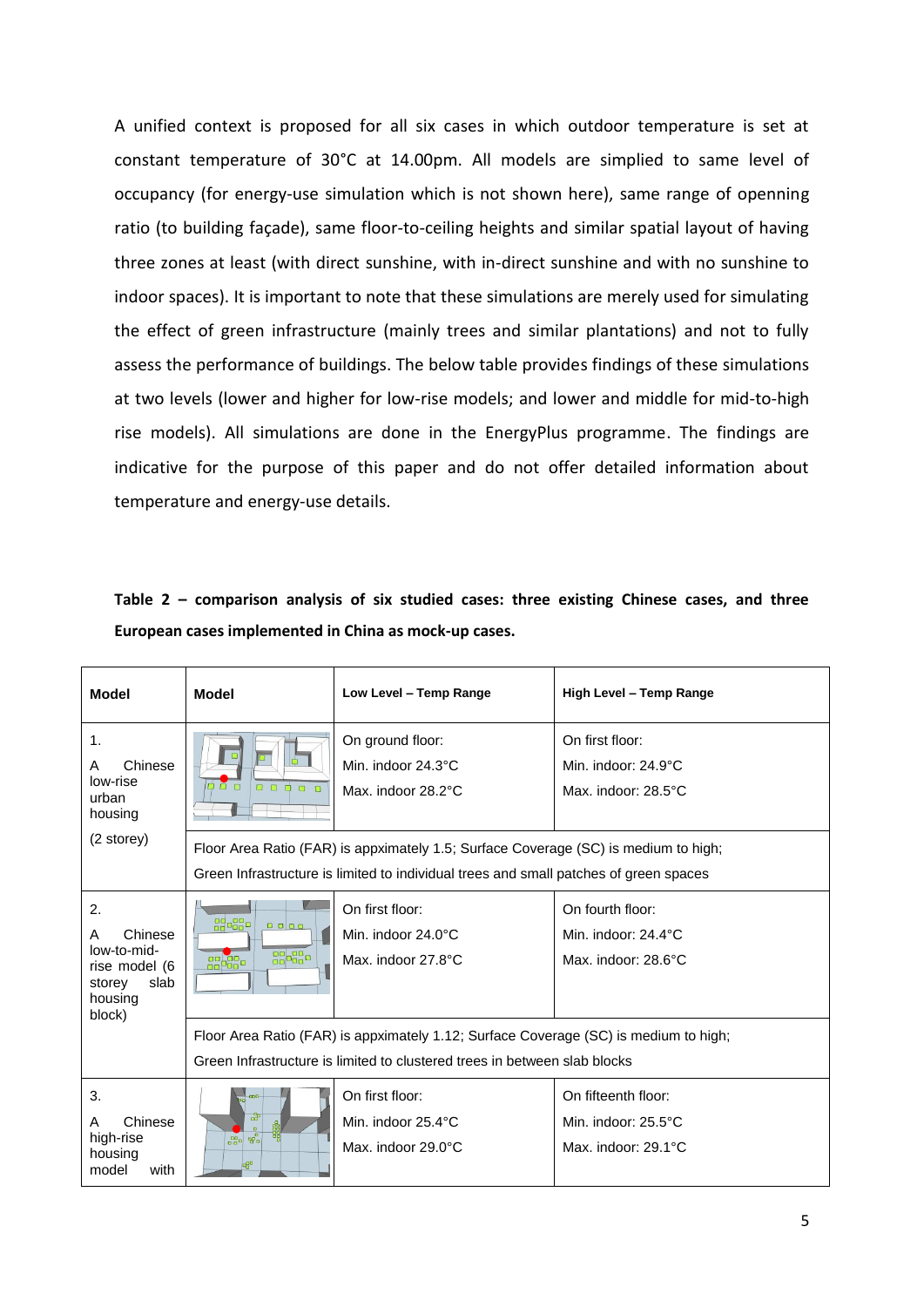| high<br>density<br>(30)<br>storey<br>block)                       | Floor Area Ratio (FAR) is appximately 4.0; Surface Coverage (SC) is low;<br>Green Infrastructure is mainly clustered trees and large spaces of green spaces                   |                                                              |                                                                |  |
|-------------------------------------------------------------------|-------------------------------------------------------------------------------------------------------------------------------------------------------------------------------|--------------------------------------------------------------|----------------------------------------------------------------|--|
| 4.<br>Parisian<br>А<br>Parameter<br>model<br>(8)<br>storey block) | 00000                                                                                                                                                                         | On first floor:<br>Min. indoor 25.6°C<br>Max. indoor 28.6°C  | On fourth floor:<br>Min. indoor: 25.8°C<br>Max. indoor: 28.8°C |  |
|                                                                   | Floor Area Ratio (FAR) is appximately 2.56; Surface Coverage (SC) is medium;<br>Green Infrastructure is mainly inidividual trees or internal green spaces (if not services)   |                                                              |                                                                |  |
| 5.<br>A UK terrace<br>housing<br>row<br>model<br>(2)<br>storey)   | 00000000<br>n                                                                                                                                                                 | On ground floor:<br>Min. indoor 25.0°C<br>Max. indoor 28.3°C | On first floor:<br>Min. indoor: 25.2°C<br>Max. indoor: 28.3°C  |  |
|                                                                   | Floor Area Ratio (FAR) is appximately 1.0; Surface Coverage (SC) is low to medium;<br>Green Infrastructure is limited to inidivual trees and patches of green in back gardens |                                                              |                                                                |  |
| 6.<br>typical<br>Α<br>European<br>semi-                           |                                                                                                                                                                               | On ground floor:<br>Min. indoor 24.7°C<br>Max. indoor 28.1°C | On first floor:<br>Min. indoor: 25.2°C<br>Max. indoor: 28.8°C  |  |
| detached<br>model<br>(2)<br>storey)                               | Floor Area Ratio (FAR) is appximately 0.8; Surface Coverage (SC) is low;<br>Green Infrastructure is mainly green and trees of front public space and back gardens             |                                                              |                                                                |  |

It is important to note that the effectiveness of [tree] plantation is very different between individual plantation and clustered plantation. The individual plantation layout, mostly seen in the European models, provides minimal effect on cooling the surfaces. While, the clustered plantation layout creates a larger shaded area, it can potentially reduce the air flow as a negative impact. It is, therefore, suggested to provide a layout which is clustered but can also create air flows in between the individual trees, or by having a variable tree sizes. For all cases, the tree plantation cannot be effective for mid-to-high rise buildings, unless the building design includes set-backs, upper gardens and balconies that can provide more shading for indoor areas. Some successful examples are seen in Singaporean buildings, where provision of public spaces at upper floors often includes tree plantation and greenery.

The other key factors that need to be considered are: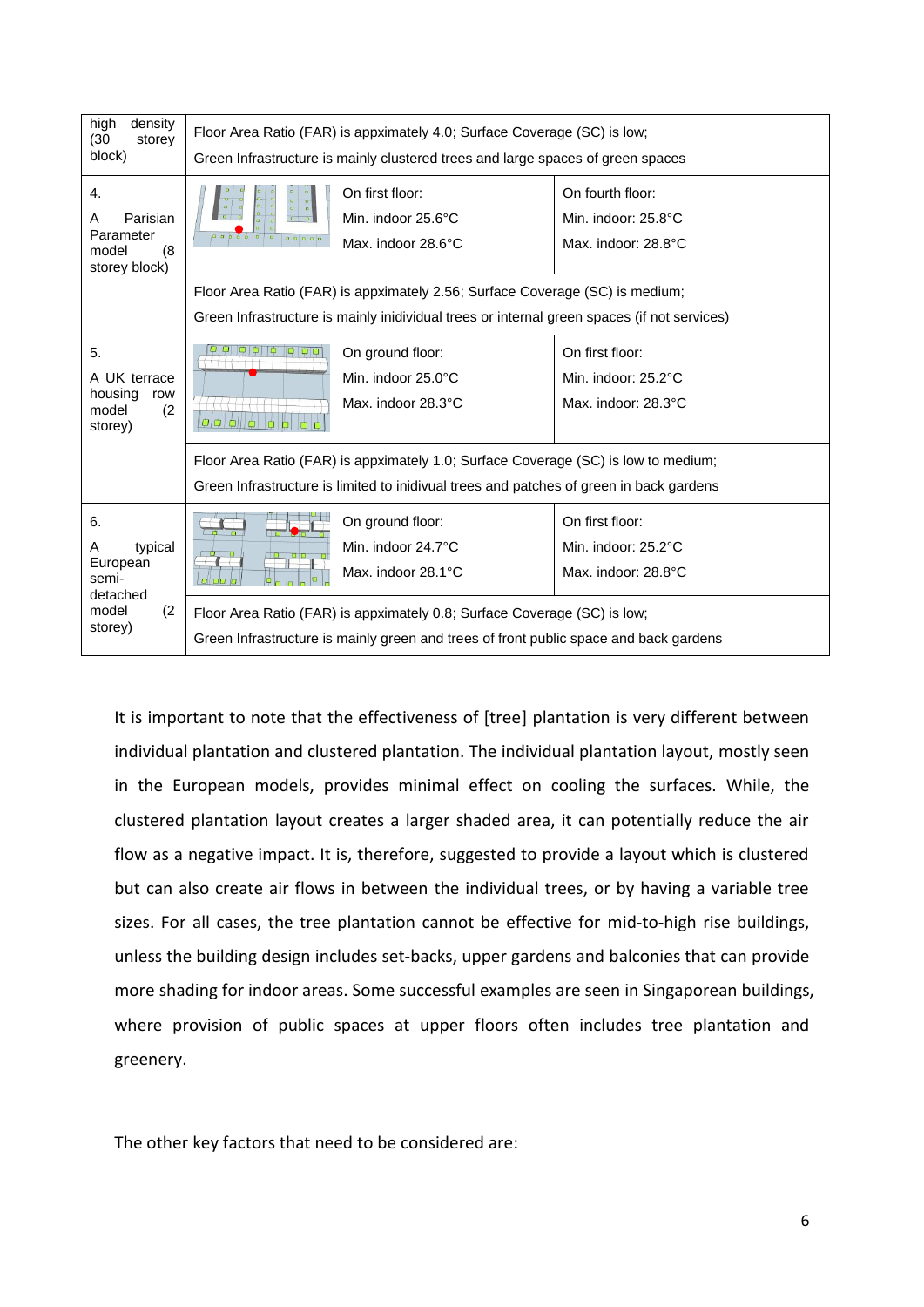# *Internal spatial size*

This plays a major role in air movement, spatial use and configuration. While semidetached European housing models offer a large internal space of two stories, most Chinese high-rise buildings offer a smaller internal space in one storey (and often with no cross- or double-ventilation). As a result, the simulation is done based on a similar internal spatial size of 75 $m^2$  to 100 $m^2$ .

### *Occupancy Level*

Household energy use is very much dependant on number of occupants per sqm and their behaviours towards consumption. Both household occupancy and energy-use consumption patterns are very different between the EU and China. However, with current increase of China's household consumption and family size changes, it is likely to see China levelling up the EU in an early future. For this study occupancy level of 3 people is considered. The energy-use consumption is not considered as a variable in this study.

### *External Façade detailed design*

As part of material use and wall thicknesses, detailed design of external façade plays a major role in reduction of household energy-use. This is not only through the materiality of the façade, but also the consideration of detailed design to include shading devices, canopies and similar effects that are not necessarily provided by trees. While we witness a larger amount of glazing use in contemporary Chinese houses, the final detailed design of façade remains important in how direct solar gain can be reduced to avoid internal heating of housing units. For this study, all models are considered with flat surfaces with small openings, accounting for 20 to 30% of the external surfaces.

# *Plantation type*

This is often neglected by architects and designers, but should be given a careful consideration in detailed design and at landscape planning. The type and how tree plantation is positioned in respect to buildings play a major role in how it can be effective for provision of natural cooling and shading. While there are limitations in practice, in terms of positioning trees in the housing areas (i.e. distance to buildings) and number of trees,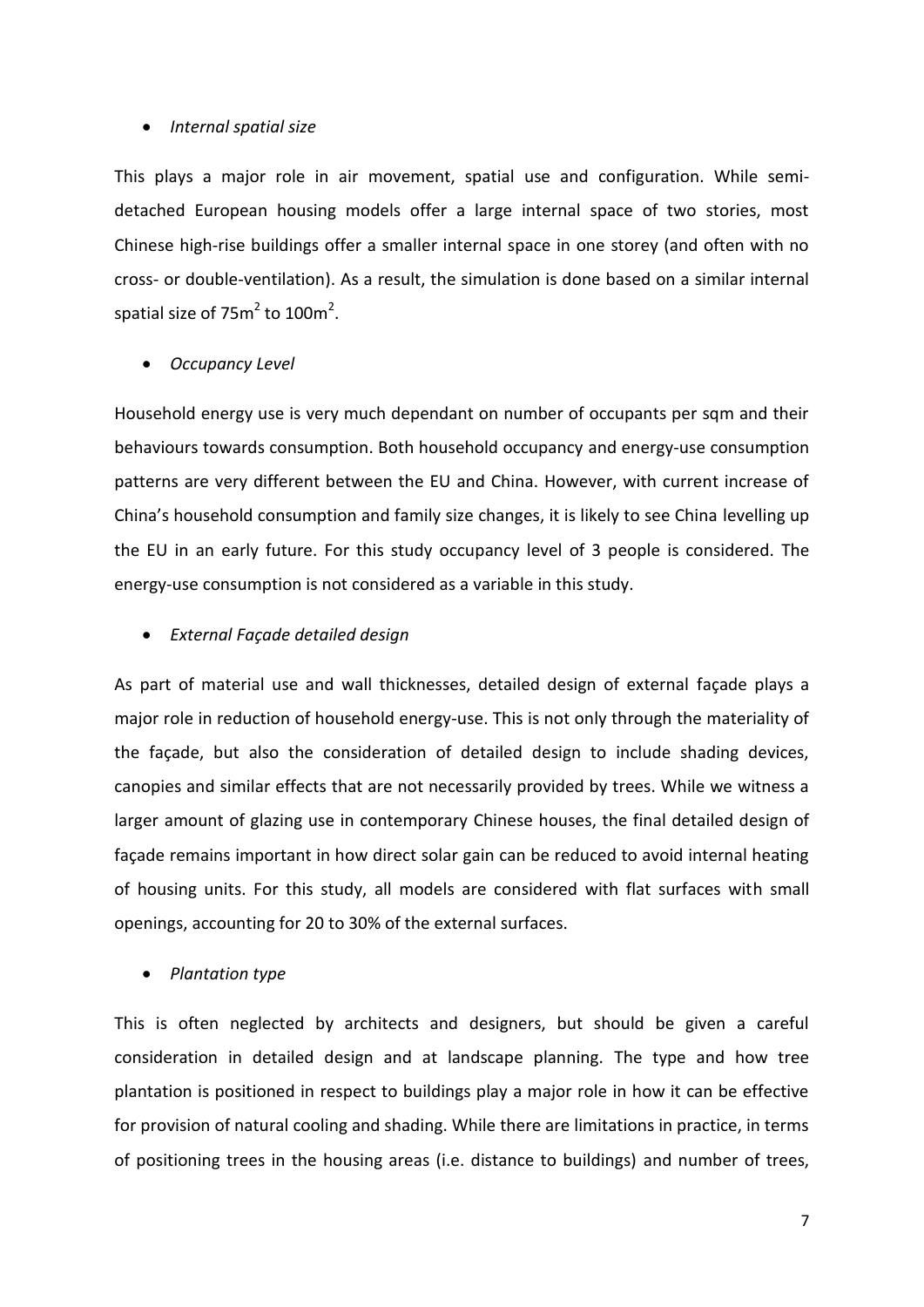the role of such plantation could play and effective role in cooling and lessening the solar radiation on surfaces and indoor areas. Previous studies in this field have already shown that the maximisation of shading in the built environment would lead to reduction of surface temperature; and therefore, reduction of cooling demand.

### **3.0 Discussions: Green infrastructure Analysis**

If to consider all six models in the context of China (including the three European models), we can then point out advantages and disadvantages of each model on the basis of how green infrastructure can be utilised in common practice. The so-called common practice, however, is mainly in favour of developers, for which key issues of FAR and SC are very important. Table below, points out these elements and elaborates on opportunities for development. In all cases, detailed design aspect (from layout to internal design and façade design) can play a major role in utilising green infrastructure for housing communities.

|                                                                                             | Main advantages                                                                                                                                            | Main disadvantages                                                                                                                            | Opportunities<br>for                                                                                                                                             |
|---------------------------------------------------------------------------------------------|------------------------------------------------------------------------------------------------------------------------------------------------------------|-----------------------------------------------------------------------------------------------------------------------------------------------|------------------------------------------------------------------------------------------------------------------------------------------------------------------|
| <b>Model</b>                                                                                |                                                                                                                                                            |                                                                                                                                               | development                                                                                                                                                      |
| 1.<br>A Chinese low-rise<br>urban housing<br>(2 storey)                                     | Preferable scale and fairly<br>compact at a same time;<br>Walkable<br>and<br>permeable<br>layout.                                                          | of<br>Lack<br>for<br>spaces<br>significant green spaces;<br>Almost no provision of<br>green infrastructure in most<br>cases.                  | Mixed-used and greening<br>opportunities;<br>Improvement of internal<br>courtyards to gardens.                                                                   |
| 2.<br>Chinese low-to-<br>mid-rise model (6<br>storey slab housing<br>block)                 | Provision of shading for most<br>of housing units;<br>performative<br>High<br>and<br>reasonable<br>density<br>for<br>housing units.                        | Low quality construction in<br>most cases;<br>Green spaces are either not<br>functional or limited.                                           | Enhancement of ground<br>spatial functionality;<br>More land-use dedication to<br>green spaces.                                                                  |
| 3.<br>A Chinese high-rise<br>housing model with<br>density<br>high<br>(30)<br>storey block) | High provision of land-use<br>for green spaces (low SC for<br>the buildings);<br>Internal<br>pleasant<br>green<br>environments.<br>Relatively high FAR and | Excessive<br>underground<br>infrastructure;<br>Green infrastructure<br>not<br>very effective for upper<br>floors.<br>Culturally not suitable; | Green can be adapted on<br>facades<br>between<br><b>or</b><br>in<br>floors:<br>Maximising<br>overall<br>the<br>permeability of GI.<br>Maximising GI for internal |
| $\overline{4}$ .<br>Parisian<br>A<br>model<br>Parameter                                     | effective planning;<br>Potential communal indoor                                                                                                           | Variable orientation, and<br>East-West ventilation;                                                                                           | spaces;<br>Open spaces to be more                                                                                                                                |

**Table 3 – Advantages, disadvantages and opportunities for development for all six models**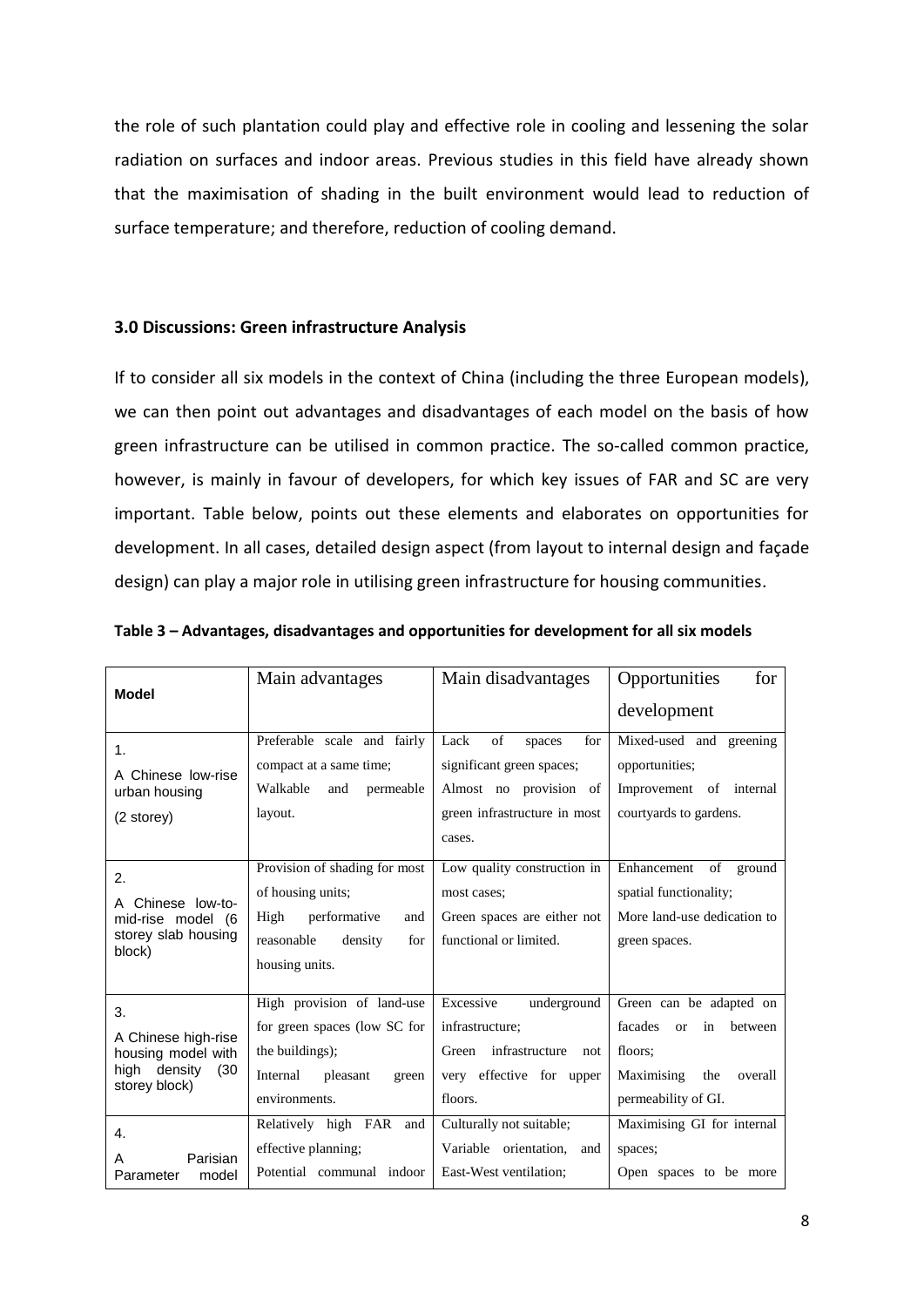| (8 storey block)                                                           | spaces.                                                                                      |                                                                                   | than just for services.                                                                             |
|----------------------------------------------------------------------------|----------------------------------------------------------------------------------------------|-----------------------------------------------------------------------------------|-----------------------------------------------------------------------------------------------------|
| 5.<br>UK.<br>A<br>terrace<br>housing row model<br>$(2 \text{ store} \vee)$ | Private green spaces for all<br>units:<br>Relatively balanced built and<br>non-built spaces. | Not profitable density;<br>Expensive units if applied<br>to the context of China. | Redesign of private spaces<br>into communal spaces;<br>Reduction of roads/streets<br>between units. |
| 6.<br>A typical European<br>semi-detached<br>model (2 storey)              | Very low surface coverage;<br>Private green spaces for all<br>units:                         | Non-profitable density;<br>Expensive units if applied<br>to the context of China. | Redesign of private spaces<br>into communal spaces;<br>Reduction of roads/streets<br>between units. |

# **4. Conclusions**

Green infrastructure at neighbourhood or housing community scale offers low-cost solutions to better urban microclimate and urban environmental quality. The reduction of surface coverage and balancing the density of built units will highly impact the quality of spatial planning and green spaces in city environments. With focus on households, this study verifies the impact and effectiveness of GI in practice. The temperature difference between the simulated models – although not very significant – highlights the role of green infrastructure as means of natural cooling and shading.

This study has listed a platitude of advantages that not only reduce cooling load but also increase thermal comfort while taking responsibility for the environmental impact. GI affects indoor environment through climate and air quality, it also affects human well-being and economic welfare (Bonta and Snyder 2008). This is based on the reduced energy cost due to indoor air modifications, which for most households would be a primary incentive to imbibe such techniques. From a policy Standpoint, various governments are increasingly encouraging the utilization of GI on both cityscape through local authorities and developers and household implementation by private home owners. This is due to not only the environmental challenges mentioned above but in particular the effects of UHIE (Wang, Bakker et al. 2014). The Use of GI by households extensively, could potentially help reduce urban air and surface temperatures thereby addressing economic and environmental challenges simultaneously.